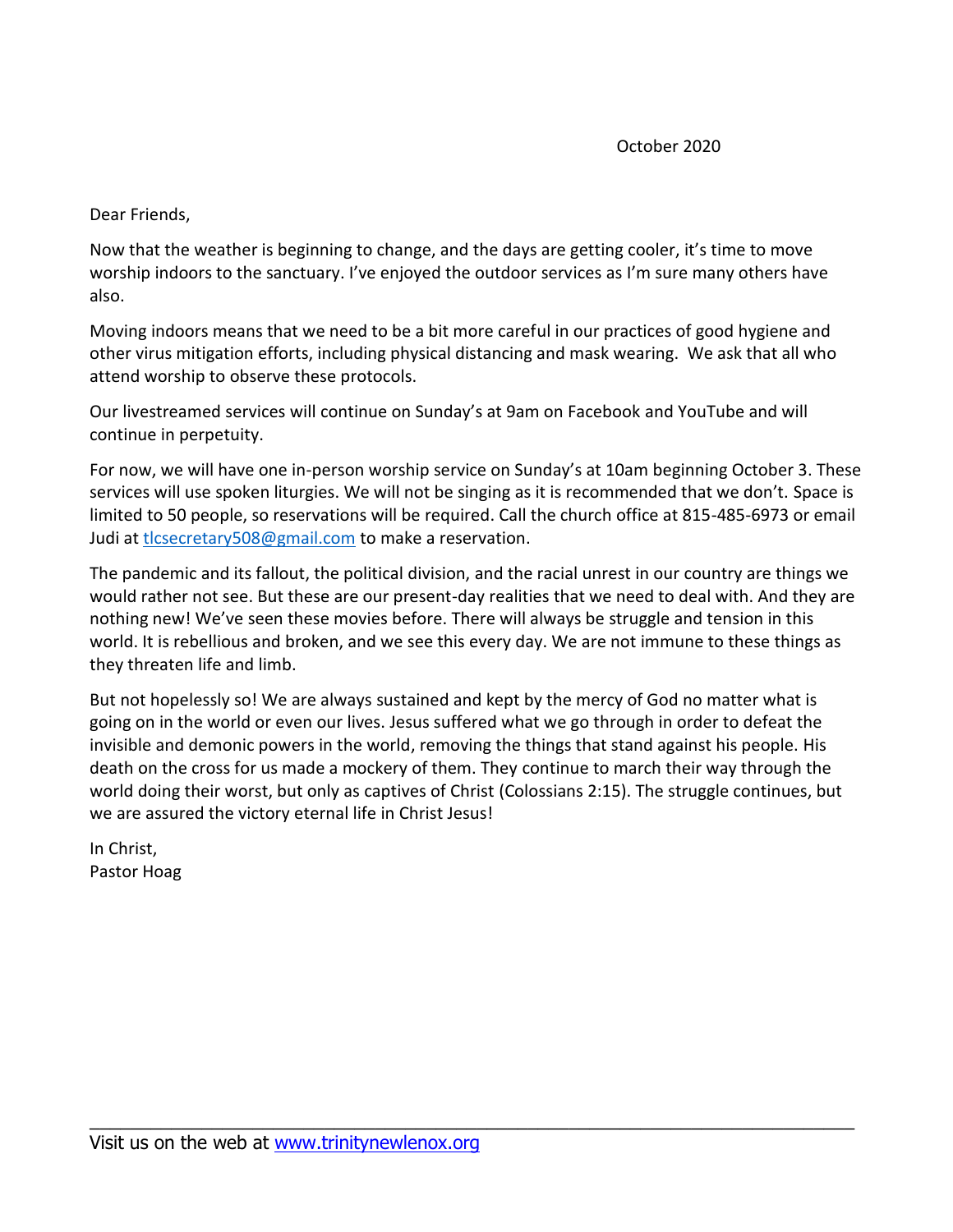

2020 Newsletter

Cool weather means fall fun for everyone. Enjoy the fall leaves, pumpkins, hayrides, bonfires and football games. Come join us at some of our fall activities.

We will continue to broadcast our service live on Facebook and YouTube on Sunday mornings at 9:00 am.

We will also be having an Outdoor Service each Sunday with communion at 10:00 am weather permitting. If it is raining, we will move inside to the church but no singing will be allowed. Masks must be worn at either service.

### **UPDATE FROM OUR CHURCH COUNCIL PRESIDENT, JEFF MC DONALD**

As you may have seen on our Facebook page, our kitchen remodel project has been approved by the Village of New Lenox! In case you haven't seen the transformation, please check out this video that was created to show the progress from start to finish: [https://youtu.be/vs-jBsOIq50.](https://youtu.be/vs-jBsOIq50) This was truly a team effort, but there were some who really invested a lot of time and energy into this project. I would be remiss if I didn't single out Jeff Lorenz and Dan Bay from our Property Committee for the countless hours they invested, but the plumbing exploration work (and more!) done by Tom Buell and family also has to be acknowledged. Last but far from least, all of YOU who helped to financially support this project are appreciated as well. The transition from start to finish is truly remarkable and we hope you'll come down and see the newly remodeled space for yourself before long.



#### [Trinity Kitchen Project](https://youtu.be/vs-jBsOIq50)

From an initial concept in the fall of 2018 to the start of our exploration in April 2019, the following year brought us a number of setbacks and added costs... youtu.be

As was mentioned in the last two newsletters, I am stepping down as council President at the end of this year. We remain in search of a member of our congregation to step into this role. With elections coming up this month, **time is truly of the essence**. If you have any interest in learning more about

\_\_\_\_\_\_\_\_\_\_\_\_\_\_\_\_\_\_\_\_\_\_\_\_\_\_\_\_\_\_\_\_\_\_\_\_\_\_\_\_\_\_\_\_\_\_\_\_\_\_\_\_\_\_\_\_\_\_\_\_\_\_\_\_\_\_\_\_\_\_\_\_\_\_\_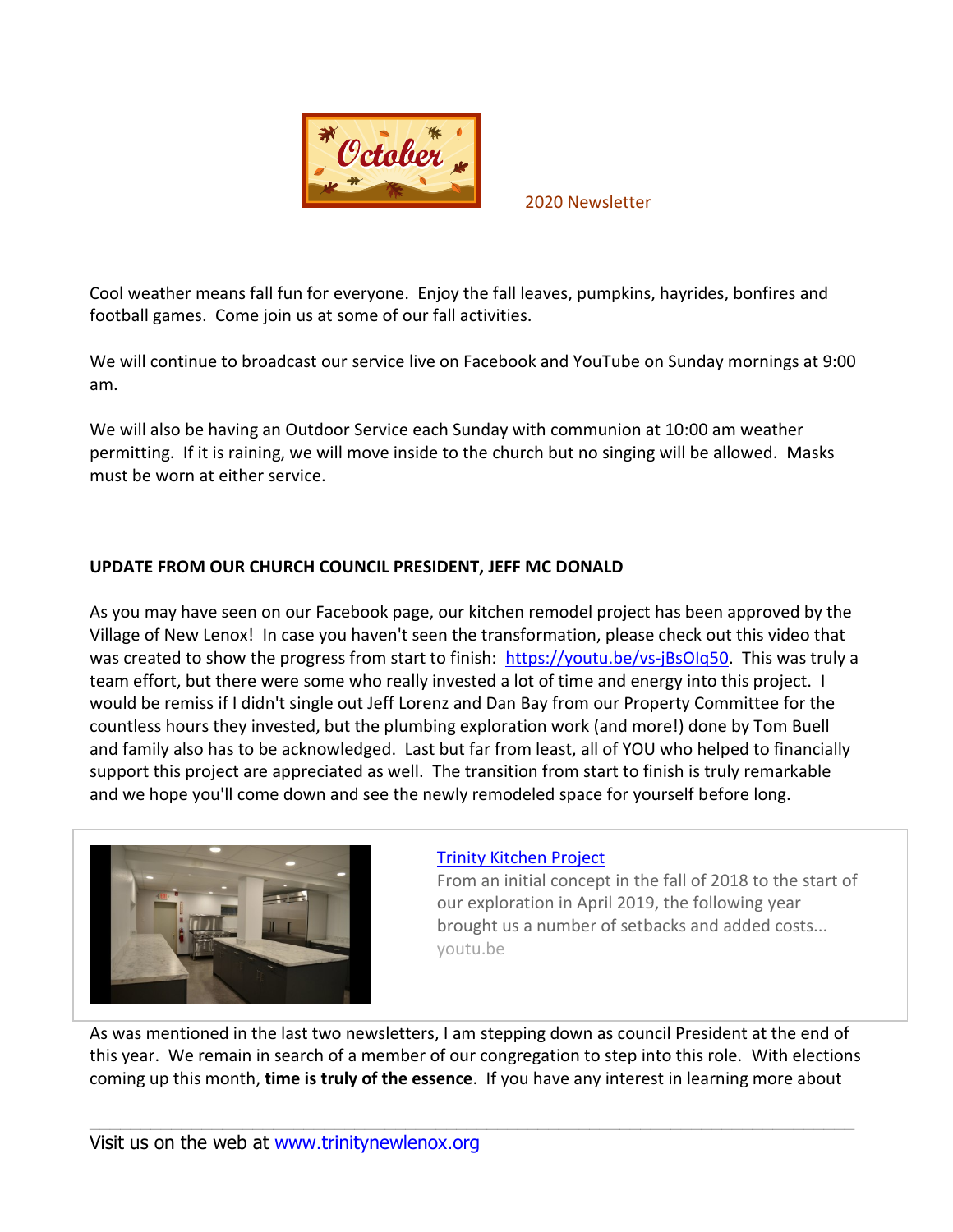what this position involves or in potentially serving in this capacity, I encourage you to reach out to me, Pastor Hoag or any other member of council for details. I will work with the new President as much as they want in order to ensure a smooth transition, so please prayerfully consider serving Trinity in this capacity. I have very much enjoyed my time as council President but it is time for me to step out of that role and that creates an opportunity for one of you to step in.

Hopefully you have had an opportunity to enjoy one of our outdoor services. It has been very rewarding to return to even some semblance of normal after being apart for so long. I realize this is not a viable option for everyone, so I trust that our online services are fulfilling your spiritual needs in the event congregating outdoors (in masks, socially distant, etc.) is not something you're able or willing to do. However it is that you're seeing our services, know that we remain together in spirit and that there WILL come a day when going to church is a normal thing that works its way back in to our weekly lives. Until then, please continue your Trinity experience in whatever way suits you best.



# **Church Member Updates during the month of September 2020**

**Baptisms:** Colton Lee Cox, birth date April 28, 2020, baptized September 6, 2020

## **Church Council Elections are approaching on the weekend of October 18th** .

If you have considered becoming more involved with the running of the church, please consider running for a council position. All positions are for a two-year term, beginning in January 2020. Council meets monthly (excluding summer months) on the second Sunday of the month at 7:00 p.m. in the church library. Positions coming up for election are:

\_\_\_\_\_\_\_\_\_\_\_\_\_\_\_\_\_\_\_\_\_\_\_\_\_\_\_\_\_\_\_\_\_\_\_\_\_\_\_\_\_\_\_\_\_\_\_\_\_\_\_\_\_\_\_\_\_\_\_\_\_\_\_\_\_\_\_\_\_\_\_\_\_\_\_

 Director of Outreach (a co-position) Director of Property (a co-position) Director of Spiritual Life (a co-position) Financial Secretary Director of Parish Education Director of Social Ministry Council President Council Secretary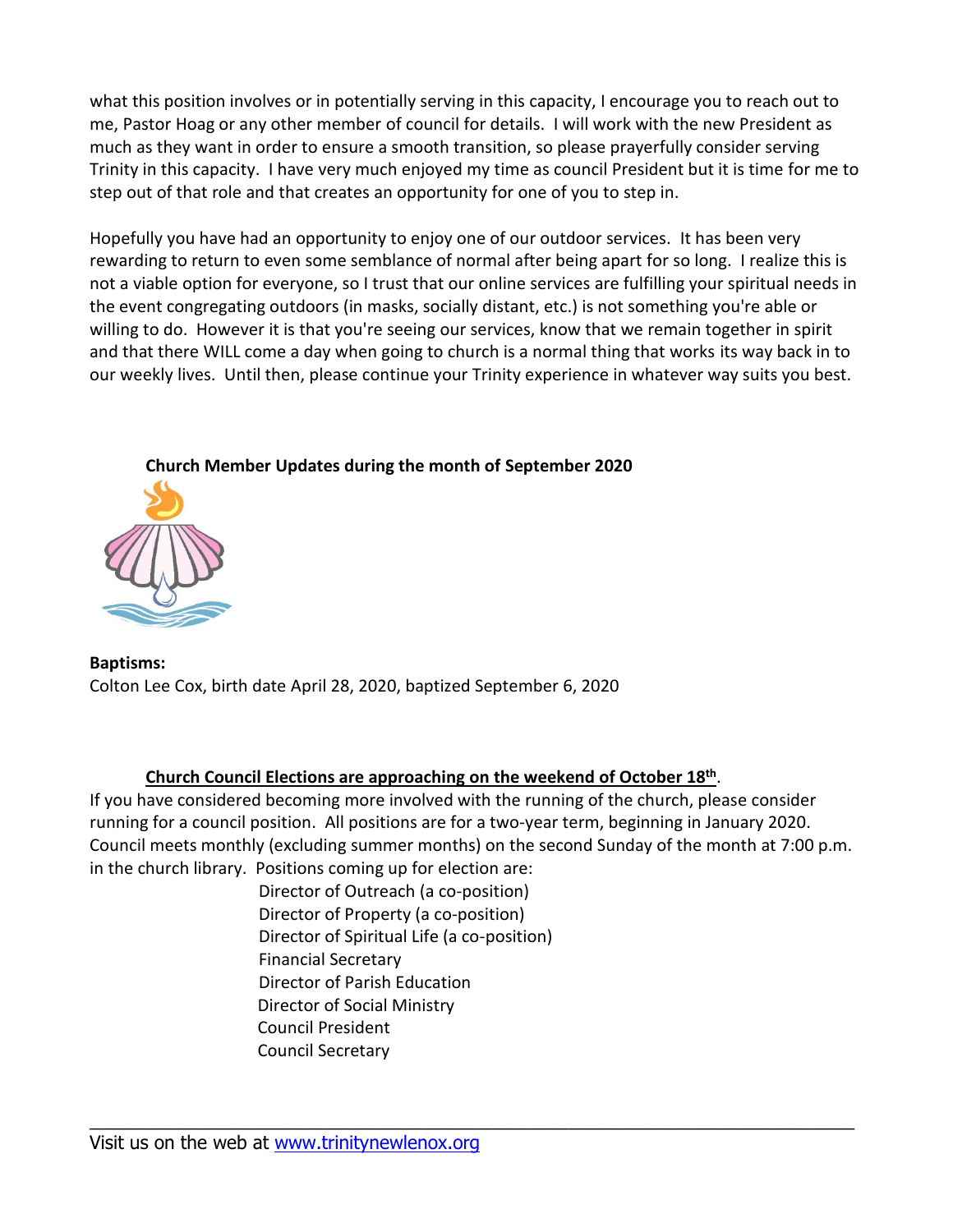If you are interested in any of these positions, please contact Pastor Hoag at your earliest convenience.



*Chancel Guild's Annual Fall Salad Luncheon – Has been cancelled for this year.*

*Our next meeting will be held on Saturday, October 3, 2020 at 9:00 a.m. We will be cleaning the church. We only need a few people, so if you are not comfortable with the Covid situation please do not feel obligated to come.*

*ALTAR FLOWERS***:** Chancel Guild members would like to thank those who sponsored a weekend this last year. We thank you for your flexibility considering the impact Covid-19 restrictions had on church attendance and our flower orders. We pray life will return back to normal in 2021. **A new 2021 Altar Flower Calendar has been posted.** You can find it in the glass case hanging on the wall across the old office. If you would like to reserve a weekend for **2021** in memory of a loved one, to commemorate a birthday, wedding anniversary, or in celebration of God's blessings, please fill out a sponsor sheet. Sponsor sheets are located on a hook attached to the glass case housing the calendar.

If you have any questions, please contact Kay Purnell at [purnellk51@hotmail.com](mailto:purnellk51@hotmail.com) or (815) 485-9017.

Flowers left in the gym will be disposed of after 1 week.

#### **Altar Flowers for the month of October:**

| October 4, 2020  | Steve & Rita Tinker in Celebration of their 48 <sup>th</sup> Wedding Anniversary                                    |
|------------------|---------------------------------------------------------------------------------------------------------------------|
| October 11, 2020 | Judi Donovan in Celebration of Tanner's Birthday                                                                    |
| October 18, 2020 | Judi Donovan in Memory of her Mother, Helen Sullivan and<br>Denise Buchanan and family in Memory of Robert Buchanan |
| October 25, 2020 | Judi Donovan in Celebration of Logan's Birthday                                                                     |

\_\_\_\_\_\_\_\_\_\_\_\_\_\_\_\_\_\_\_\_\_\_\_\_\_\_\_\_\_\_\_\_\_\_\_\_\_\_\_\_\_\_\_\_\_\_\_\_\_\_\_\_\_\_\_\_\_\_\_\_\_\_\_\_\_\_\_\_\_\_\_\_\_\_\_

## **Chanel Schedule for October:**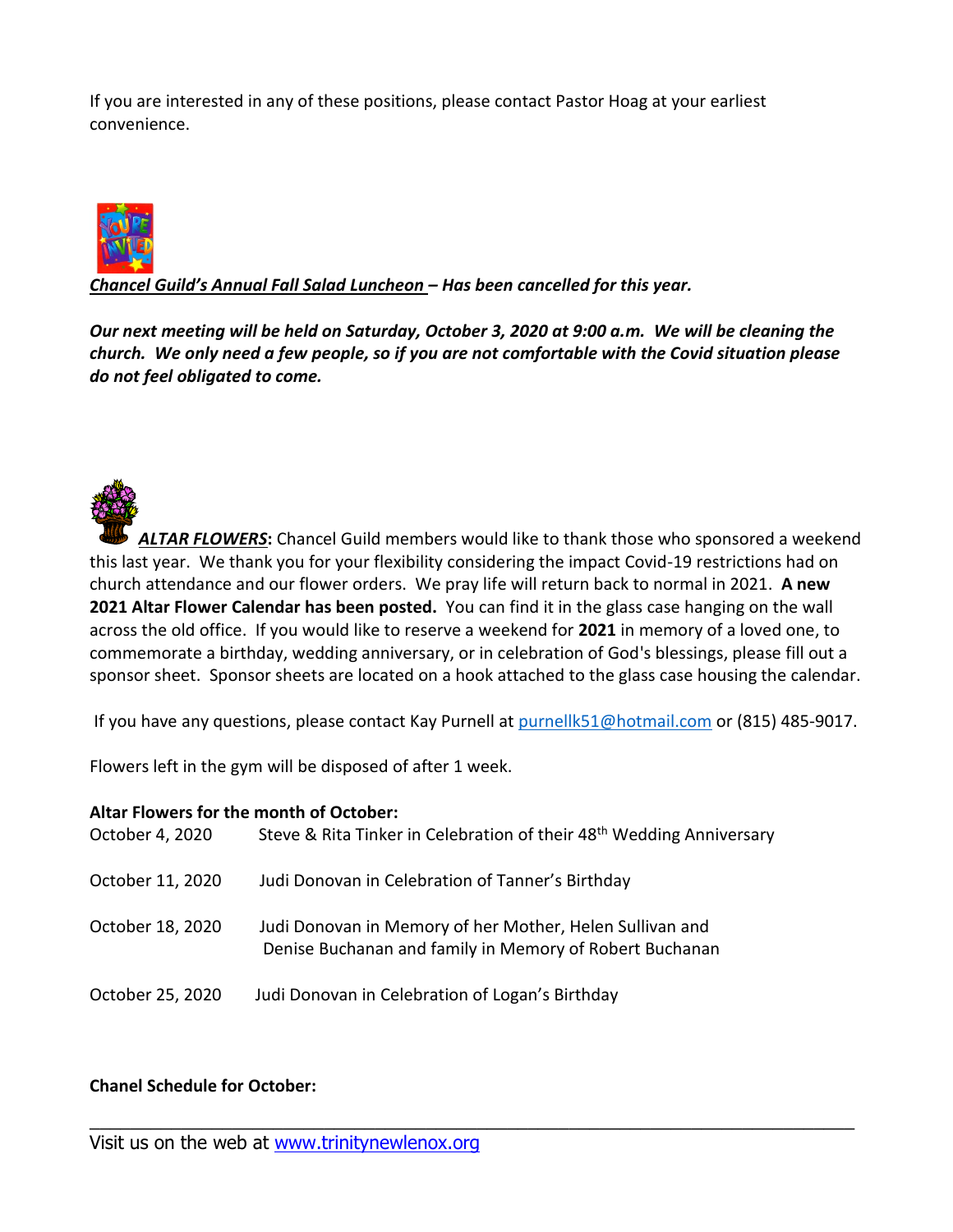- October 4, 2020 Jan Prospero / Lois Dobbs
- October 11, 2020 Lois Dobbs / Judi Donovan
- October 18, 2020 Judi Donovan / Jan Falk
- October 25, 2020 Jan Falk / Sally Jackson



**Trinity Pre-School**  *Pre- School will not open until after the first of January 2021*



Sunday School re-opened on September 13<sup>th</sup> with the options of in person or remote learning. Please register at [www.trinitynewlenox.org](http://www.trinitynewlenox.org/) to choose your option. You must register before attending so we can prepare everything for the students. Sunday School will meet from 9:15 am till 9:55 am.

To keep our students and staff safe, some of the changes we have made include:

- There will be no opening in the church sanctuary. Students will stay in their classrooms.
- Students will be socially distanced within the classroom.
- Parents will not be allowed in the classroom, except for parents of preschoolers if needed.

- All attending will be required to wear a mask. If a mask cannot be worn, you can take advantage of our remote option.

\_\_\_\_\_\_\_\_\_\_\_\_\_\_\_\_\_\_\_\_\_\_\_\_\_\_\_\_\_\_\_\_\_\_\_\_\_\_\_\_\_\_\_\_\_\_\_\_\_\_\_\_\_\_\_\_\_\_\_\_\_\_\_\_\_\_\_\_\_\_\_\_\_\_\_

- We will follow CDC and Illinois Department of Public Health guidelines.

- Further procedures will be shared with parents once you have registered.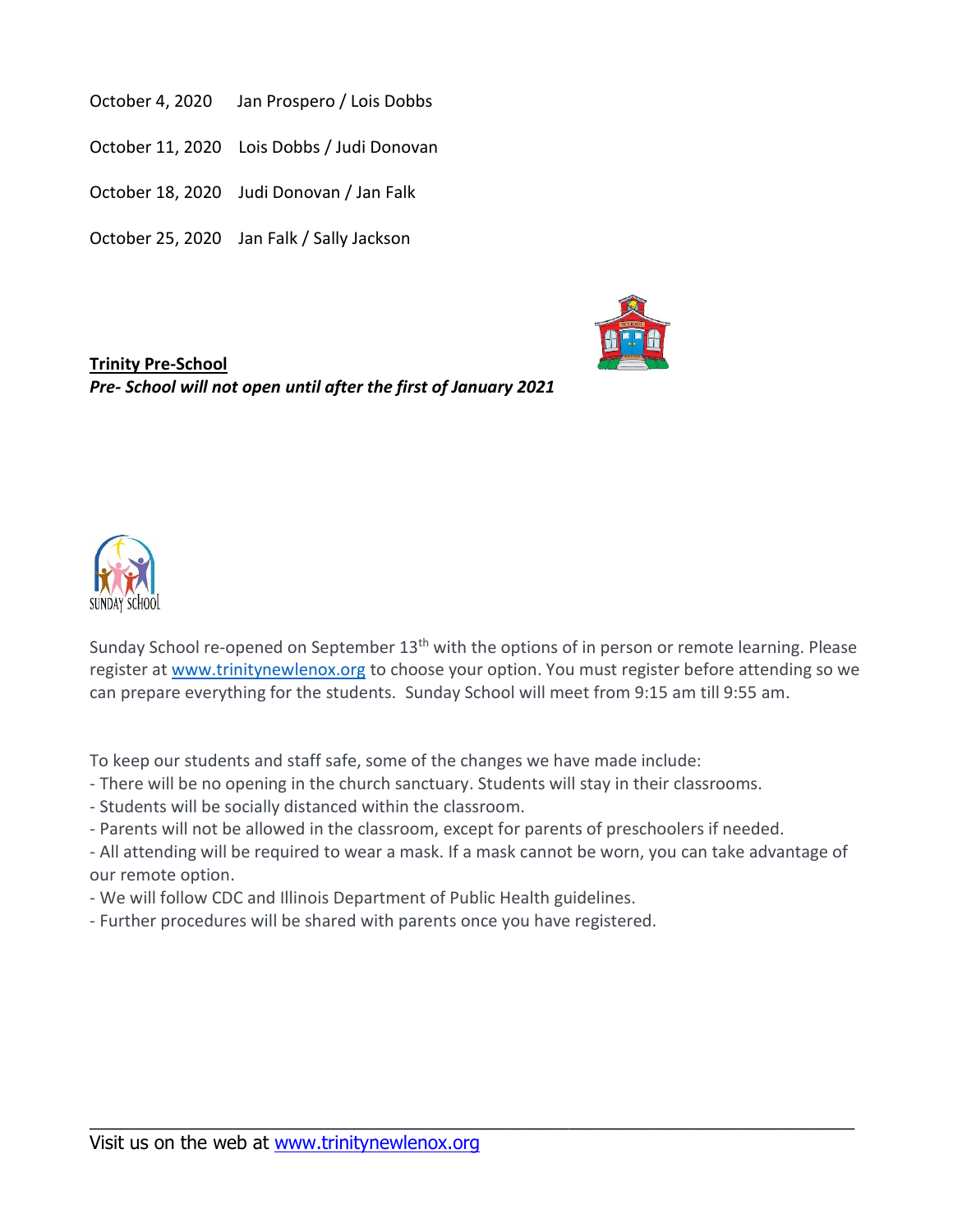

### **Religious Humor:**

The Doorbell – A pastor is walking down the street one day when he notices a small boy trying to use the doorbell on a house across the street. However, the boy is very small and doorbell is too high for him to reach. After watching the boy's efforts for some time, the pastor walks across the street up to the little fellow and rings the doorbell. Kneeling down next to the child, the pastor smiles and asks, "And now what, my little man?" To which the boy replies, "RUN"!!



**Wednesday Morning Bible Class** meets each week from 8:30 – 10:00 a.m. in the Church Sanctuary. Please contact Pastor Hoag if you have any questions.

**Thursday Night Bible Class** meets each week at 7:00 p.m. in the Church Sanctuary. Please contact Pastor Hoag if you have any questions.



**Choir practice -** Choir has been cancelled until further notice.



**11 th Annual Trinity Craft and Vendor Fair – Saturday, October 3 rd , 9 a.m. – 3 p.m. (Rain date is October 10th) .** The Craft and Vendor Fair is **OUTDOORS** this year! Bring a friend and do some early holiday shopping. Even though we are outdoors, shoppers should wear a mask and practice social distancing.

\_\_\_\_\_\_\_\_\_\_\_\_\_\_\_\_\_\_\_\_\_\_\_\_\_\_\_\_\_\_\_\_\_\_\_\_\_\_\_\_\_\_\_\_\_\_\_\_\_\_\_\_\_\_\_\_\_\_\_\_\_\_\_\_\_\_\_\_\_\_\_\_\_\_\_